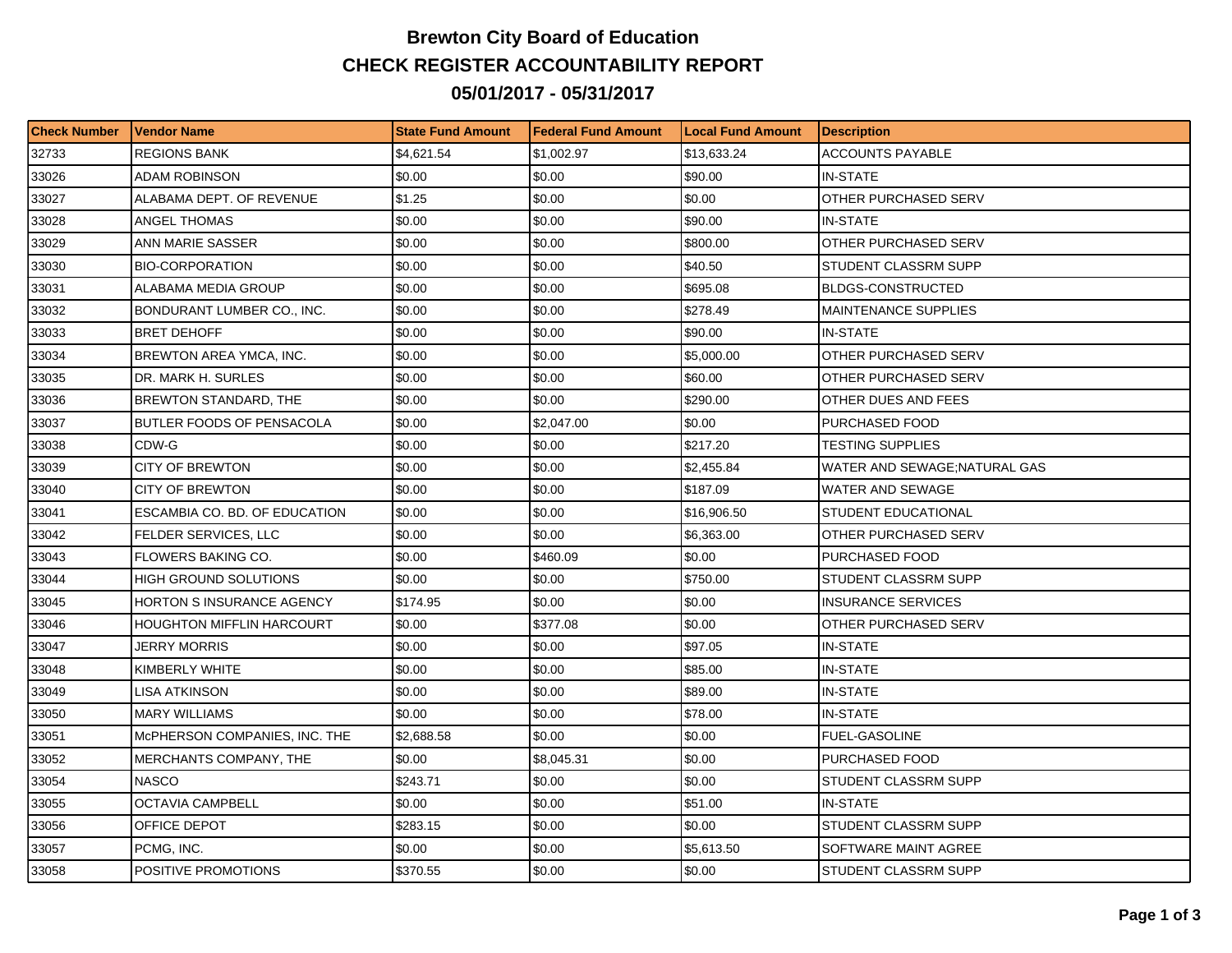| <b>Check Number</b> | <b>Vendor Name</b>             | <b>State Fund Amount</b> | <b>Federal Fund Amount</b> | <b>Local Fund Amount</b> | <b>Description</b>                         |
|---------------------|--------------------------------|--------------------------|----------------------------|--------------------------|--------------------------------------------|
| 33059               | QUILL CORPORATION              | \$822.28                 | \$0.00                     | \$0.00                   | STUDENT CLASSRM SUPP                       |
| 33060               | REPUBLIC SERVICES # 808        | \$0.00                   | \$949.69                   | \$564.08                 | <b>GARBAGE AND WASTE</b>                   |
| 33061               | <b>RON SNELL</b>               | \$0.00                   | \$0.00                     | \$470.00                 | LOCAL DISTRICT                             |
| 33062               | SAMANTHA SANKS                 | \$0.00                   | \$0.00                     | \$709.99                 | <b>IN-STATE</b>                            |
| 33063               | SIR SERVICES, INC.             | \$324.00                 | \$0.00                     | \$0.00                   | VEHICLE PARTS                              |
| 33064               | SITEONE LANDSCAPE SUPPLY, LLC  | \$0.00                   | \$0.00                     | \$993.38                 | <b>MAINTENANCE SUPPLIES</b>                |
| 33065               | TEACHER DIRECT                 | \$472.80                 | \$0.00                     | \$0.00                   | STUDENT CLASSRM SUPP                       |
| 33066               | WITTICHEN SUPPLY CO            | \$0.00                   | \$3,492.70                 | \$1,433.64               | EQUIP REPAIR & MAINT; MAINTENANCE SUPPLIES |
| 33067               | ALABAMA ASSOC OF SCHOOL BOARDS | \$0.00                   | \$0.00                     | \$850.00                 | OTHER DUES AND FEES                        |
| 33069               | ALABAMA POWER COMPANY          | \$0.00                   | \$0.00                     | \$30,772.13              | <b>ELECTRICITY</b>                         |
| 33070               | ANNE LAMBERT                   | \$0.00                   | \$0.00                     | \$215.00                 | LOCAL DISTRICT                             |
| 33071               | <b>BIG CHARLIES PRODUCE</b>    | \$0.00                   | \$1,321.96                 | \$0.00                   | PURCHASED FOOD                             |
| 33072               | <b>BOULDEN PUBLISHING</b>      | \$37.85                  | \$0.00                     | \$0.00                   | STUDENT CLASSRM SUPP                       |
| 33073               | CDW-G                          | \$1,340.00               | \$0.00                     | \$0.00                   | STUDENT CLASSRM SUPP                       |
| 33074               | SCHOOL SPECIALTY/CLASSROOM DIR | \$512.11                 | \$0.00                     | \$0.00                   | STUDENT CLASSRM SUPP                       |
| 33075               | CREWS PLUMBING CO.             | \$0.00                   | \$0.00                     | \$175.00                 | <b>MAINTENANCE SUPPLIES</b>                |
| 33076               | <b>DOUG GERETY</b>             | \$0.00                   | \$0.00                     | \$148.00                 | LOCAL DISTRICT                             |
| 33077               | <b>WORKFORCE QA</b>            | \$64.00                  | \$0.00                     | \$0.00                   | <b>DRUG TESTING SERV</b>                   |
| 33078               | <b>GADSDEN MUSIC CO.</b>       | \$98.00                  | \$0.00                     | \$303.35                 | STUDENT CLASSRM SUPP                       |
| 33079               | <b>GULF COAST THERAPY, INC</b> | \$0.00                   | \$0.00                     | \$915.00                 | OTHER PURCHASED SERV                       |
| 33080               | INSTRUMENTALIST AWARDS, LLC    | \$0.00                   | \$0.00                     | \$62.00                  | STUDENT CLASSRM SUPP                       |
| 33081               | J.W. PEPPER & SON, INC.        | \$0.00                   | \$0.00                     | \$163.98                 | STUDENT CLASSRM SUPP                       |
| 33082               | <b>LAKESHORE</b>               | \$314.43                 | \$0.00                     | \$0.00                   | STUDENT CLASSRM SUPP                       |
| 33083               | MOTION INDUSTRIES, INC.        | \$0.00                   | \$0.00                     | \$120.55                 | <b>MAINTENANCE SUPPLIES</b>                |
| 33084               | MULLINS BUILDING PRODUCTS      | \$0.00                   | \$0.00                     | \$791.40                 | <b>MAINTENANCE SUPPLIES</b>                |
| 33085               | <b>MUSIC IN MOTION</b>         | \$302.28                 | \$0.00                     | \$0.00                   | STUDENT CLASSRM SUPP                       |
| 33086               | <b>MUSICIANS FRIEND</b>        | \$249.99                 | \$0.00                     | \$0.00                   | STUDENT CLASSRM SUPP                       |
| 33087               | <b>NASCO</b>                   | \$22.09                  | \$0.00                     | \$0.00                   | STUDENT CLASSRM SUPP                       |
| 33088               | OFFICE DEPOT                   | \$287.80                 | \$0.00                     | \$0.00                   | STUDENT CLASSRM SUPP                       |
| 33089               | ORIENTAL TRADING CO            | \$246.74                 | \$0.00                     | \$0.00                   | STUDENT CLASSRM SUPP                       |
| 33090               | PEACH CHEVROLET                | \$0.00                   | \$0.00                     | \$27.51                  | <b>VEHICLE PARTS</b>                       |
| 33091               | <b>NCS PEARSON, INC.</b>       | \$0.00                   | \$970.25                   | \$0.00                   | STUDENT CLASSRM SUPP                       |
| 33092               | PERMA-BOUND                    | \$14.94                  | \$0.00                     | \$0.00                   | <b>STUDENT CLASSRM SUPP</b>                |
| 33093               | QUILL CORPORATION              | \$773.86                 | \$0.00                     | \$0.00                   | STUDENT CLASSRM SUPP                       |
| 33094               | <b>REALLY GOOD STUFF</b>       | \$687.63                 | \$0.00                     | \$0.00                   | <b>STUDENT CLASSRM SUPP</b>                |
| 33095               | <b>REGAL CHEMICAL COMPANY</b>  | \$0.00                   | \$0.00                     | \$2,454.44               | <b>MAINTENANCE SUPPLIES</b>                |
| 33096               | SOUTHERN SCIENCE SUPPLY, LLC   | \$0.00                   | \$0.00                     | \$244.49                 | STUDENT CLASSRM SUPP                       |
| 33097               | TEACHER CREATED RESOURCES      | \$406.60                 | \$0.00                     | \$0.00                   | <b>STUDENT CLASSRM SUPP</b>                |